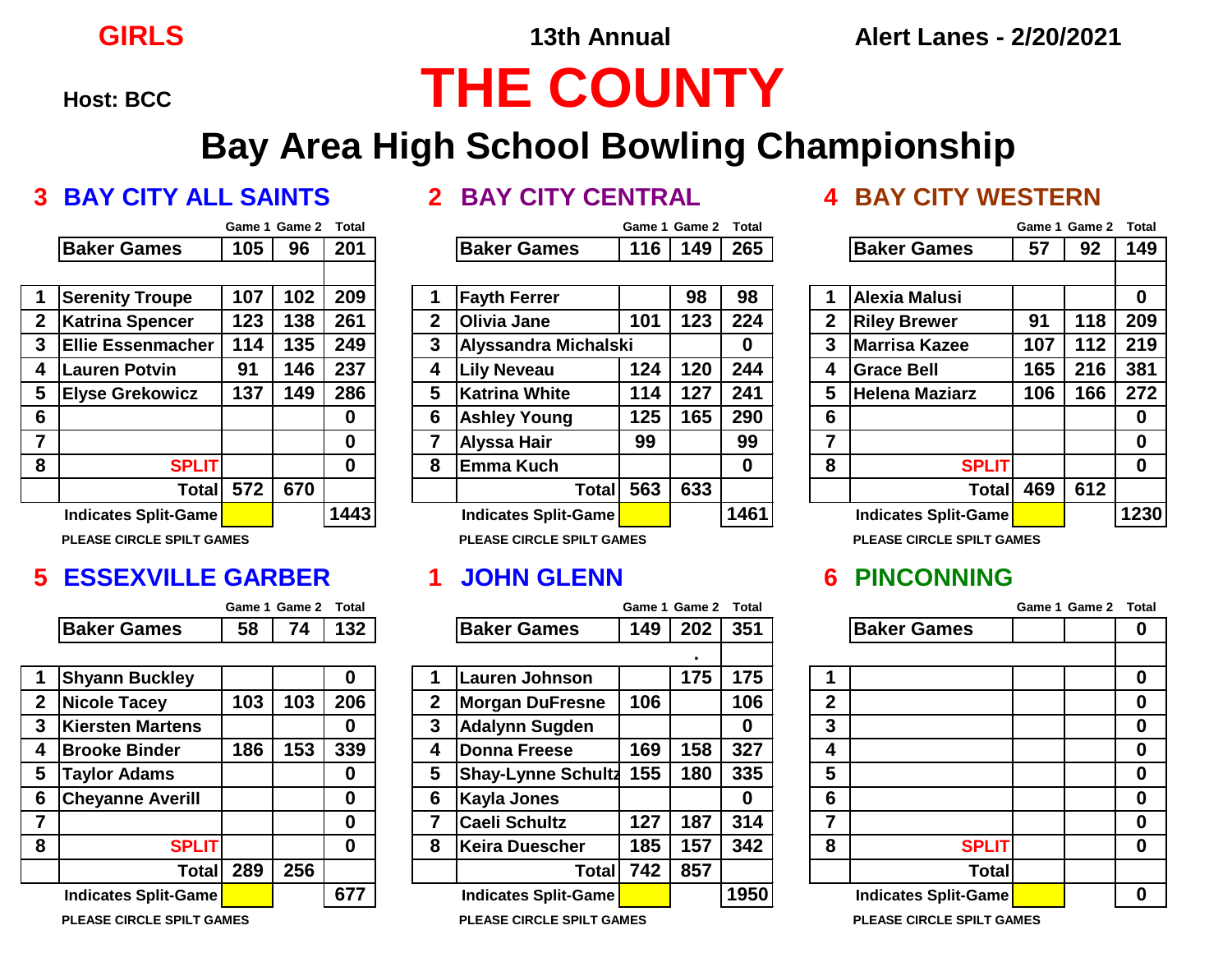# **Host: BCC THE COUNTY**

## **Bay Area High School Bowling Championship**

### **6 BAY CITY ALL SAINTS 3 BAY CITY CENTRAL 1 BAY CITY WESTERN**

|                  |                             |     | Game 1 Game 2 | Total |
|------------------|-----------------------------|-----|---------------|-------|
|                  | <b>Baker Games</b>          | 126 | 89            | 215   |
|                  |                             |     |               |       |
| 1                | <b>Noah Potvin</b>          |     |               | 0     |
| $\boldsymbol{2}$ | <b>Gabe VanNostrand</b>     | 115 | 127           | 242   |
| 3                | <b>Robbie Ballard</b>       | 163 | 129           | 292   |
| 4                | <b>Ryan McDonell</b>        | 110 | 116           | 226   |
| 5                | <b>Caleb Adcock</b>         | 109 |               | 109   |
| 6                | <b>Josh Don</b>             | 145 | 134           | 279   |
| $\overline{7}$   |                             |     |               | 0     |
| 8                | <b>SPLIT</b>                |     | 87            | 87    |
|                  | <b>Total</b>                | 642 | 593           |       |
|                  | <b>Indicates Split-Game</b> |     |               | 1450  |

**PLEASE CIRCLE SPILT GAMES PLEASE CIRCLE SPILT GAMES PLEASE CIRCLE SPILT GAMES**

### **4 ESSEXVILLE GARBER 2 JOHN GLENN 5 PINCONNING**

|                    | Game 1 Game 2 Total |  |
|--------------------|---------------------|--|
| <b>Baker Games</b> | 125   164   289     |  |

| 1                | <b>Carson Legut</b>    | 162 | 152 | 314  |
|------------------|------------------------|-----|-----|------|
| $\boldsymbol{2}$ | <b>Blake Wittbrodt</b> | 152 | 136 | 288  |
| 3                | <b>Nathan Tacey</b>    | 152 | 150 | 302  |
| 4                | <b>Jayden Warren</b>   | 74  |     | 74   |
| 5                | <b>Alex Schmidt</b>    | 116 | 217 | 333  |
| 6                |                        |     | 135 | 135  |
| $\overline{7}$   |                        |     |     | 0    |
| 8                | <b>SPLIT</b>           |     |     | 0    |
|                  | <b>Total</b>           | 656 | 790 |      |
|                  | Indicates Split-Game   |     |     | 1735 |

**PLEASE CIRCLE SPILT GAMES PLEASE CIRCLE SPILT GAMES PLEASE CIRCLE SPILT GAMES**

|   |                              |     | Game 1 Game 2 | <b>Total</b> |   |                              | Game 1 | Game 2 | <b>Total</b> |   |                              | Game 1 | Game 2 | <b>Total</b> |
|---|------------------------------|-----|---------------|--------------|---|------------------------------|--------|--------|--------------|---|------------------------------|--------|--------|--------------|
|   | <b>Baker Games</b>           | 126 | 89            | 215          |   | <b>Baker Games</b>           | 115    | 149    | 264          |   | <b>Baker Games</b>           | 211    | 167    | 378          |
|   |                              |     |               |              |   |                              |        |        |              |   |                              |        |        |              |
|   | Noah Potvin                  |     |               | 0            |   | <b>Austin Coniff</b>         | 175    | 138    | 313          |   | <b>Aaron Curphy</b>          | 130    | 144    | 274          |
| 2 | <b>Gabe VanNostrand</b>      | 115 | 127           | 242          | 2 | <b>Caden Dore</b>            |        |        | 0            |   | <b>Caleb Colberg</b>         | 196    | 191    | 387          |
| 3 | <b>Robbie Ballard</b>        | 163 | 129           | 292          | 3 | <b>Ryan Jacobs</b>           | 188    | 194    | 382          |   | <b>Bailey Rudrow</b>         | 158    | 174    | 332          |
| 4 | <b>Ryan McDonell</b>         | 110 | 116           | 226          | 4 | <b>IDonovan Metevia</b>      |        |        | 0            | 4 | <b>Reese Southern</b>        | 168    | 193    | 361          |
|   | <b>Caleb Adcock</b>          | 109 |               | 109          | 5 | <b>Joshua Pelton</b>         |        |        | 0            | 5 | Noah Selvaraj                | 194    | 219    | 413          |
| 6 | <b>Josh Don</b>              | 145 | 134           | 279          | 6 | Jacob Young                  | 121    | 145    | 266          | 6 |                              |        |        | 0            |
|   |                              |     |               | $\mathbf 0$  |   | <b>Joseph Young</b>          | 161    | 135    | 296          |   |                              |        |        | 0            |
| 8 | <b>SPLIT</b>                 |     | 87            | 87           | 8 | <b>SPLIT</b>                 | 107    | 118    | 225          | 8 | <b>SPLIT</b>                 |        |        | $\bf{0}$     |
|   | Totall                       | 642 | 593           |              |   | Total                        | 752    | 730    |              |   | Total                        | 846    | 921    |              |
|   | <b>Indicates Split-Game</b>  |     |               | 1450         |   | Indicates Split-Game         |        |        | 1746         |   | Indicates Split-Game         |        |        | 2145         |
|   | DI FACE CIDOI E COILT CANIFC |     |               |              |   | DI FACE CIDOI E COILT CANIFC |        |        |              |   | DI FACE CIDOI E COILT CANIFO |        |        |              |

|   |                        |     | Game 1 Game 2 | <b>Total</b> |             |                         | Game 1 | <b>Game 2</b> | <b>Total</b> |   |                          | Game 1 | Game 2 | <b>Total</b> |
|---|------------------------|-----|---------------|--------------|-------------|-------------------------|--------|---------------|--------------|---|--------------------------|--------|--------|--------------|
|   | <b>Baker Games</b>     | 125 | 164           | 289          |             | <b>Baker Games</b>      | 210    | 223           | 433          |   | <b>Baker Games</b>       | 146    | 203    | 349          |
|   |                        |     |               |              |             |                         |        |               |              |   |                          |        |        |              |
|   | <b>Carson Legut</b>    | 162 | 152           | 314          |             | <b>Ben Brooks</b>       |        | 114           | 114          |   | <b>Griffin Morin</b>     | 117    | 161    | 278          |
| 2 | <b>Blake Wittbrodt</b> | 152 | 136           | 288          | $\mathbf 2$ | <b>Nathan Gwizdala</b>  | 157    |               | 157          |   | <b>Connor Morin</b>      | 111    | 146    | 257          |
|   | Nathan Tacey           | 152 | 150           | 302          | 3           | John Spyhalski          | 161    | 172           | 333          | 3 | <b>Ethan Miller</b>      | 107    | 123    | 230          |
|   | <b>Jayden Warren</b>   | 74  |               | 74           | 4           | <b>Thomas Auger</b>     | 149    |               | 149          | 4 | Logan Milliman           | 141    | 145    | 286          |
|   | <b>Alex Schmidt</b>    | 116 | 217           | 333          | 5           | <b>Nate Stewart</b>     |        | 186           | 186          | 5 | <b>Logan Vanwert</b>     | 101    | 137    | 238          |
| 6 |                        |     | 135           | 135          | 6           | Logan Larive            | 237    | 189           | 426          | 6 | <b>Dylan Krevinghaus</b> |        |        | 0            |
| ⇁ |                        |     |               | $\bf{0}$     |             | <b>IJacob Swincicki</b> | 176    | 164           | 340          | ⇁ |                          |        |        | 0            |
| 8 | <b>SPLIT</b>           |     |               | $\bf{0}$     | 8           | <b>SPLIT</b>            |        |               | 0            | 8 | <b>SPLIT</b>             |        |        | $\bf{0}$     |
|   | Total                  | 656 | 790           |              |             | Totall                  | 880    | 825           |              |   | <b>Total</b>             | 577    | 712    |              |
|   | Indicates Split-Game   |     |               | 1735         |             | Indicates Split-Game    |        |               | 2138         |   | Indicates Split-Game     |        |        | 1638         |
|   |                        |     |               |              |             |                         |        |               |              |   |                          |        |        |              |

|                                  |                             | Game 1 Game 2 | <b>Total</b> |      |  |  |
|----------------------------------|-----------------------------|---------------|--------------|------|--|--|
|                                  | <b>Baker Games</b>          | 211           | 167          | 378  |  |  |
|                                  |                             |               |              |      |  |  |
| 1                                | <b>Aaron Curphy</b>         | 130           | 144          | 274  |  |  |
| $\boldsymbol{2}$                 | <b>Caleb Colberg</b>        | 196           | 191          | 387  |  |  |
| 3                                | <b>Bailey Rudrow</b>        | 158           | 174          | 332  |  |  |
| 4                                | <b>Reese Southern</b>       | 168           | 193          | 361  |  |  |
| 5                                | Noah Selvaraj               | 194           | 219          | 413  |  |  |
| 6                                |                             |               |              | 0    |  |  |
| $\overline{7}$                   |                             |               |              | 0    |  |  |
| 8                                | <b>SPLIT</b>                |               |              | 0    |  |  |
|                                  | <b>Total</b>                | 846           | 921          |      |  |  |
|                                  | <b>Indicates Split-Game</b> |               |              | 2145 |  |  |
| <b>PLEASE CIRCLE SPILT GAMES</b> |                             |               |              |      |  |  |

|              |                             | Game 1 Game 2 | <b>Total</b> |      |  |  |  |  |
|--------------|-----------------------------|---------------|--------------|------|--|--|--|--|
|              | <b>Baker Games</b>          | 146           | 203          | 349  |  |  |  |  |
|              |                             |               |              |      |  |  |  |  |
| 1            | <b>Griffin Morin</b>        | 117           | 161          | 278  |  |  |  |  |
| $\mathbf{2}$ | <b>Connor Morin</b>         | 111           | 146          | 257  |  |  |  |  |
| 3            | <b>Ethan Miller</b>         | 107           | 123          | 230  |  |  |  |  |
| 4            | Logan Milliman              | 141           | 145          | 286  |  |  |  |  |
| 5            | <b>Logan Vanwert</b>        | 101           | 137          | 238  |  |  |  |  |
| 6            | <b>Dylan Krevinghaus</b>    |               |              | 0    |  |  |  |  |
| 7            |                             |               |              | 0    |  |  |  |  |
| 8            | <b>SPLIT</b>                |               |              | 0    |  |  |  |  |
|              | Total                       | 577           | 712          |      |  |  |  |  |
|              | <b>Indicates Split-Game</b> |               |              | 1638 |  |  |  |  |
|              | $IAP$ AIRALE ARILE A        |               |              |      |  |  |  |  |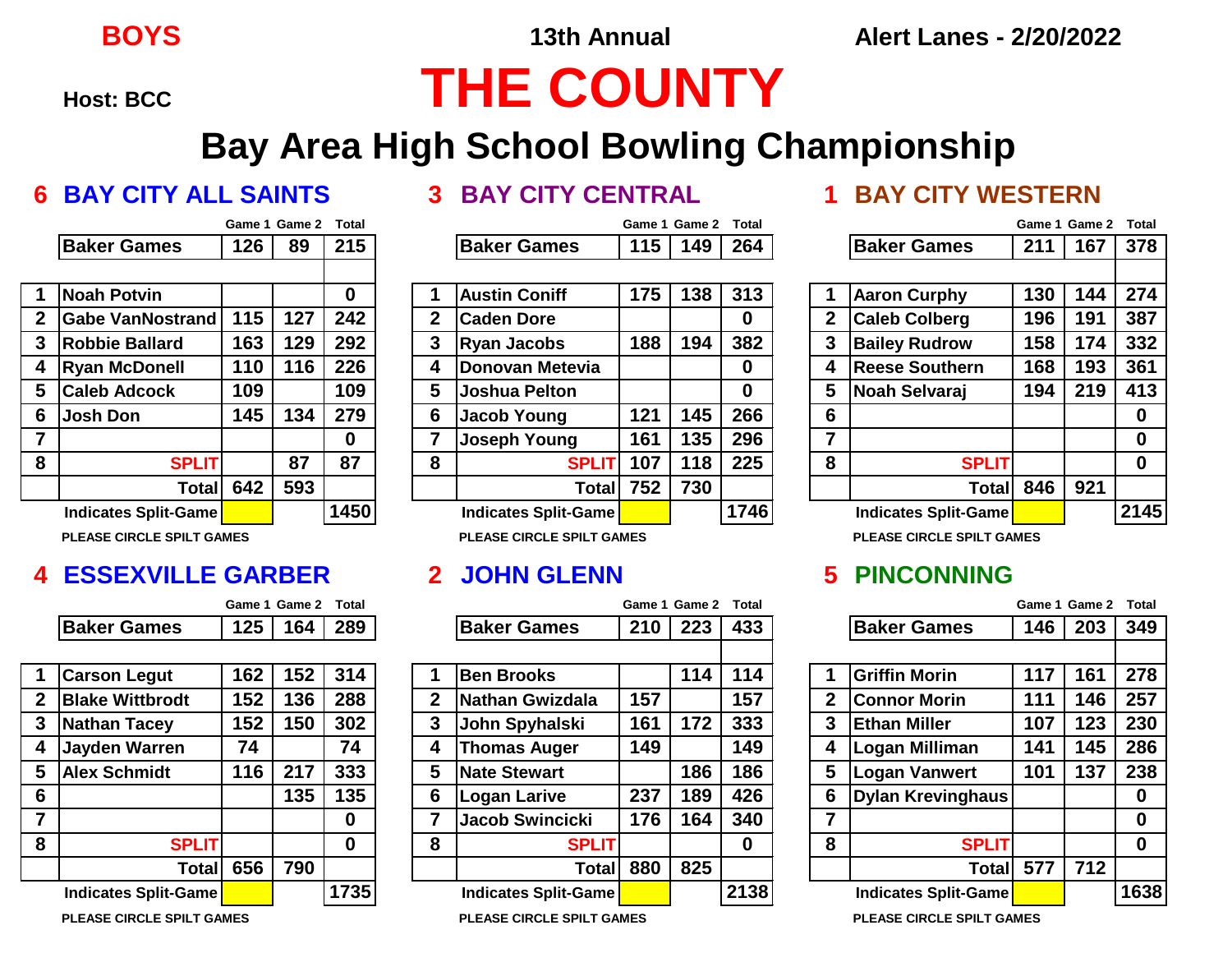**BOYS 13th Annual**

## **THE COUNTY**

## **Bay Area High School Bowling Championship**

**Alert Lanes - 2/20/2022**

### **SEMI FINALS**

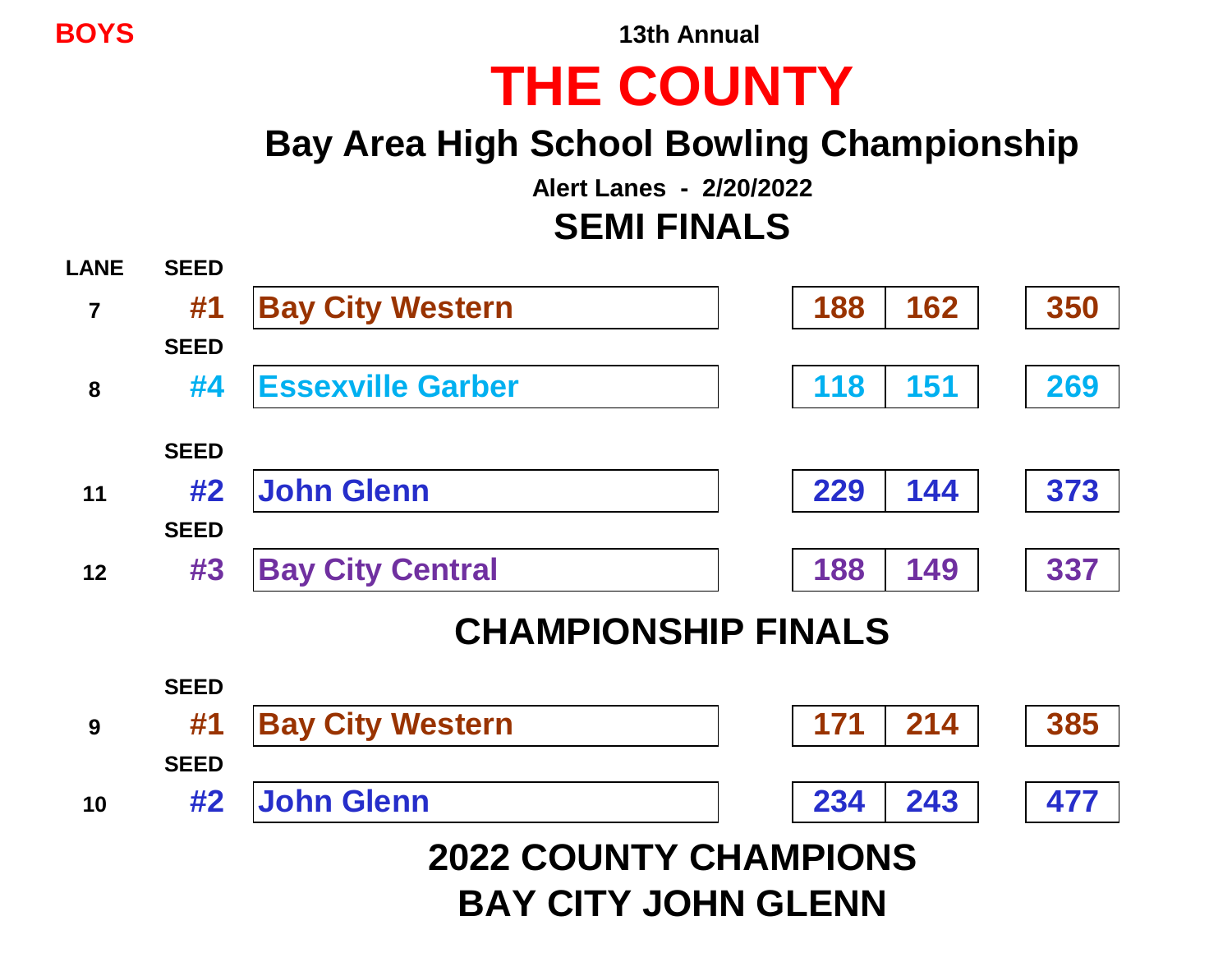**GIRLS 13th Annual**

# **THE COUNTY**

## **Bay Area High School Bowling Championship**

**Alert Lanes - 2/20/2022**

### **SEMI FINALS**